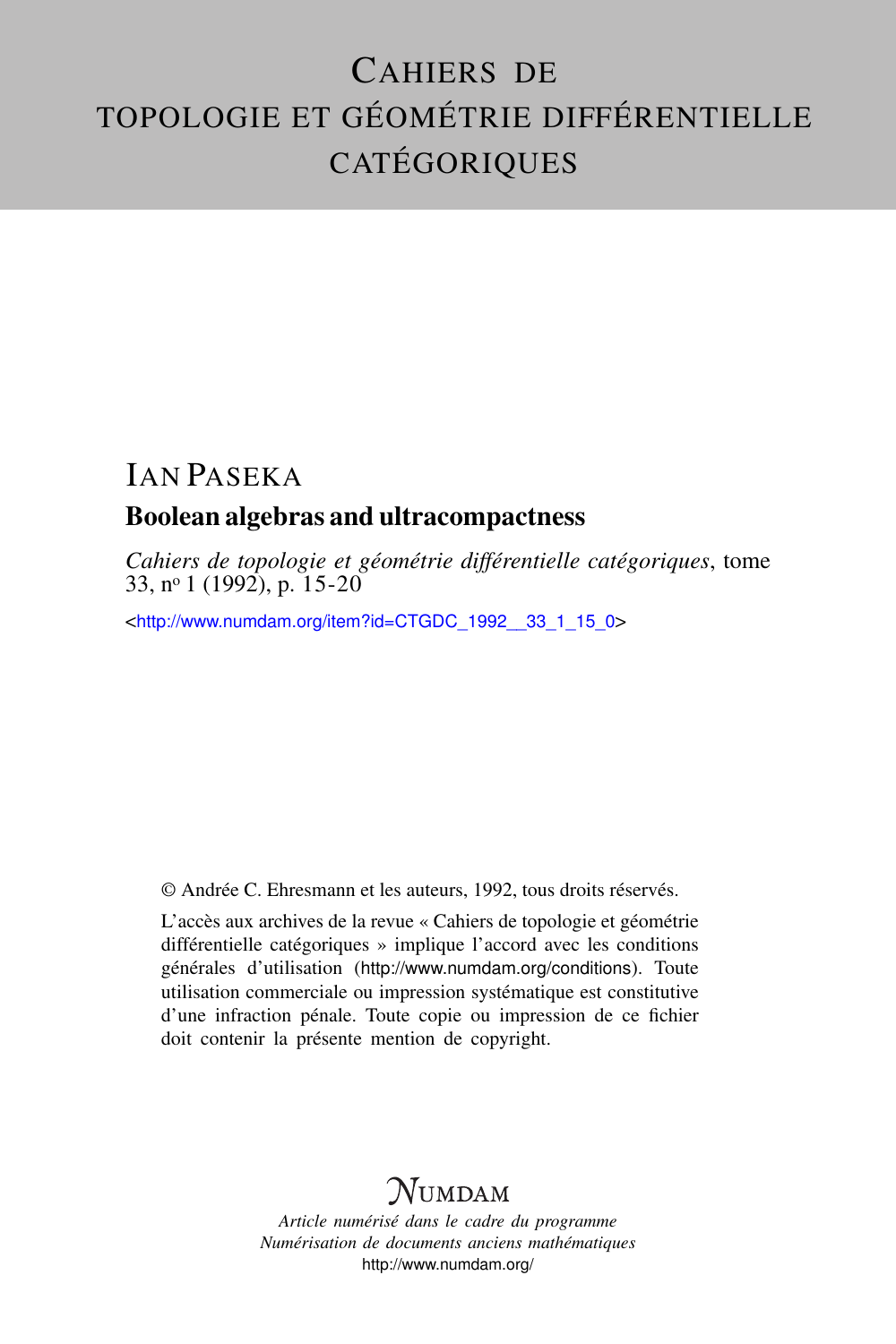### BOOLEAN ALGEBRAS AND ULTRACOMPACTNESS

by lan PASEKA

Résumé.Dans la théorie des treillis locaux, quelques propriétés treillisthéoriques de certaines classes des treillis locaux (de Lindelöf, paracompact) se comportent mieux que dans la théorie des espaces topologiques. Dans ce contexte, on montre qu'un treillis local est un sous-objet fermé d'un produit des algèbres booléennes complètes dans la catégorie des treillis locaux si, et seulement si, il est ultraparacompact et de dimension 0. Cette proposition est une généralisation du résultat qu'un treillis local est 'N-compact' dans la catégorie des treillis locaux si, et seulement si, il est de Lindelöf et de dimension 0.

### Introduction

This paper deals with the category of ultraparacompact 0-dimensional locales. In [9], we have shown that a 0-dimensional locale is localic 'N-compact' if and only if it is Lindelöf. We shall show that any ultraparacompact 0-dimensional locale can be described by means of a closed sublocale of a product of copies of a complete (atomic) Boolean algebra.

#### $\mathbf{1}$ **Preliminaries**

The basic reference for the present text is the classic book by Johnstone [7], where the interested reader can find unexplained terms and notation concerning the subject. Our terminology and notation agree with the book [7] of Johnstone and with the papers  $[3]$ ,  $[8]$ ,  $[9]$ . The aspects of paracompactness and related properties are taken up in Dowker and Strauss [2], Engelking [4], Isbell [6] and Pultr [11], [12], [13]. The results obtained here are closely related to [10].

We now review some terminology from elementary topology and locales.

Recall that a locale is ultraparacompact if any open cover has a discrete open refinement. Clearly, any complete Boolean algebra is ultraparacompact and ultraparacompactness is inherited by arbitrary products and closed sublocales (see  $[3]$ .

Let K be a class of locales. We shall say that a locale L is K-regular (resp. K-compact) (see [5], [9]) if it is a sublocale (resp. closed sublocale) of a product of elements of  $K$ .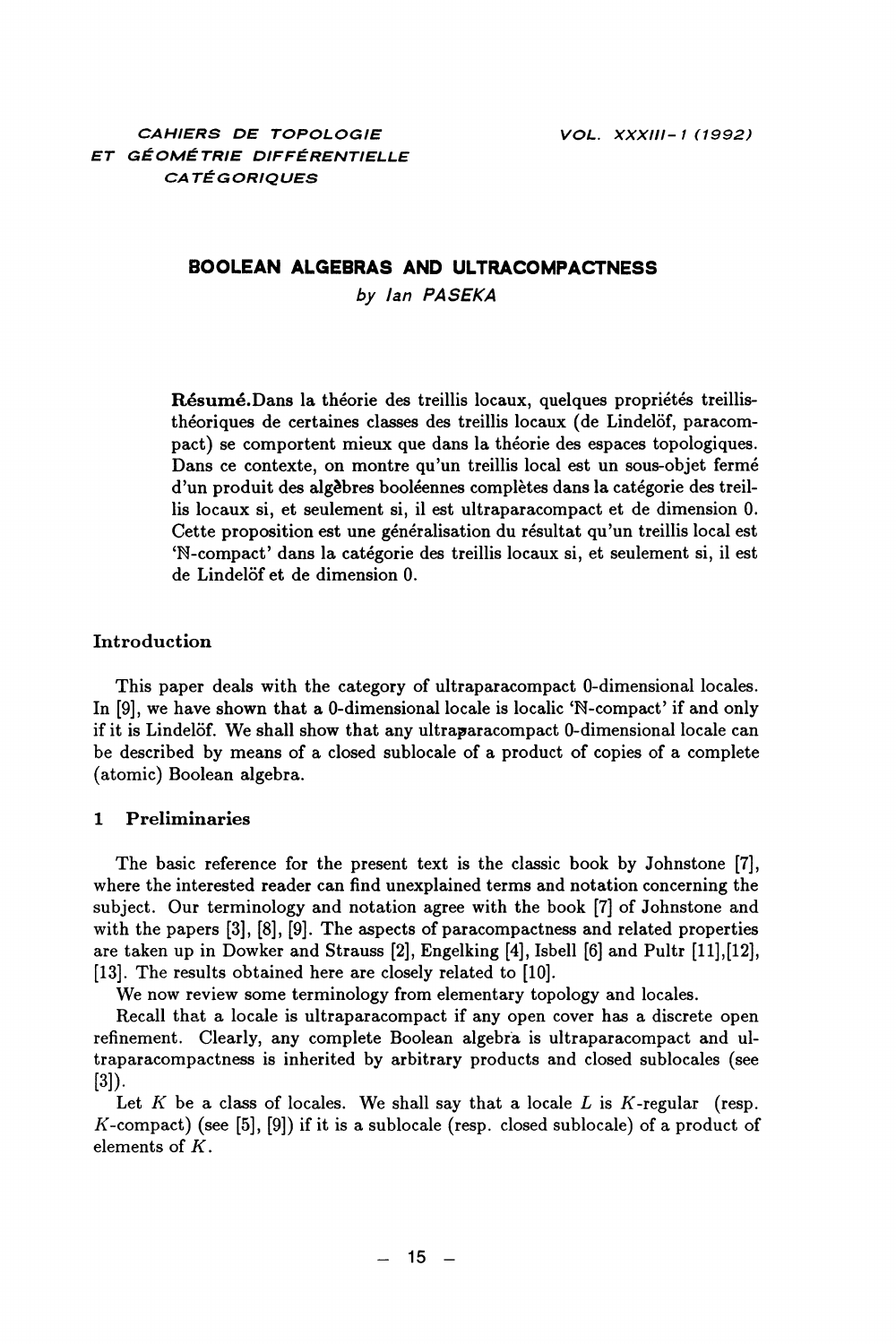For a set S we put  $D(S)$  to be the discrete space on S,  $D(S) = \Omega(D(S))$ . We define elements  $b(s) \in \tau(D(S))$  as follows:

$$
b(s)=\{s\}
$$

for each  $s \in S$ .

Evidently,  $\{b(s): s \in S\}$  is a disjoint (discrete) cover of  $D(S)$ . We put ACBool to be the class of all complete atomic Boolean algebras.

As in [7], Theorem IV.1.7 we can prove that a locale  $L$  is 0-dimensional if and only if it is  $D(S)$ -regular, S has at least two elements. Note that compact 0dimensional locales are  $D(2)$ -compact locales and Lindelöf 0-dimensional locales are  $D(N)$ -compact locales. Consider 'evaluation' map  $u_S(L): L \to D(S)^{C(L,D(S))}$ . For each 0-dimensional locale L we shall denote by  $\rho_S L$  the closure of the image of  $u_S(L)$ ,  $\rho_S(L)$ :  $L \rightarrow \rho_S L$ . Clearly,  $\rho_S L$  is an ultraparacompact 0-dimensional locale and  $\rho_S(L)$  is dense.

For a locale  $L$ , we shall denote  $Clo(L)$  the set of all clopen i.e. complemented elements of L. Recall that an element  $c \in L$  is clopen if and only if  $c = \tau(\Phi)(b(s)),$  $\Phi: L \to D(S)$  being continuous,  $s \in S$ , S has at least two elements. We shall say that an element  $a \in L$  is disjoint if it is a disjoint supremum of clopen elements of L. The corresponding open sublocale will be called disjoint as well.

Consider the evaluation map  $u_2(L)$  :  $L \rightarrow D(2)^{C(L,D(2))}$ . Clearly, the Banaschewski compactification  $B(L)$  of a 0-dimensional locale L is isomorphic to the closure of the image of  $u_2(L)$ . We put  $\rho L$  to be the intersection of all disjoint sublocales of  $B(L)$  containing L,  $\rho(L): L \to \rho L$  will be the corresponding embedding.

**Proposition 1.1.** Let L be a locale,  $H \subseteq Clo(L)$ , H be discrete. Then  $\bigvee H$  is a clopen element of  $L$  as well.

*Proof.* Clearly, H gives us a closed locally finite cover  $\{L_{c(h^*)}: h \in H\} \cup \{L_{c(VH)}\}$ of L,  $h^*$  being the complement of h, a system of coinciding continuous maps  $f_h$ :  $L_{c(h^*)} \to D(2)$  for all  $h \in H$  and uniquely determined  $f_H: L_{c(V,H)} \to \Omega({0}) \to$  $D(2)$  satisfying assumptions of [10], 1.1 such that  $\tau(f_h)(\{1\}) = h \vee h^* = 1$  and  $\tau(f_H)(\{1\}) = \bigvee H$ .

Certainly there is a continuous map  $f: L \to D(2)$  such that f coincides with each  $f_h$  on  $L_{c(h^*)}$  and  $\bigvee H = \tau(f)(\{1\}).$ 

**Proposition 1.2.** Let L be a locale, S be a set,  $a \notin S$ ,  $H \subseteq Clo(L)$ . Then

- (i)  $H = \{h(s) : s \in S\}$  is discrete if and only if there is a continuous map  $g: L \to D(S \cup \{a\})$  such that  $\tau(g)(b(s)) = h(s)$  for each  $s \in S$ .
- (ii)  $H = \{h(s) : s \in S\}$  is discrete,  $\bigvee H = 1$  if and only if there is a continuous map  $g: L \to D(S)$  such that  $\tau(g)(b(s)) = h(s)$  for each  $s \in S$ .

*Proof.* "(i):" Clearly as in 1.1, for each  $s \in S$  there is a continuous map  $g_s$ :  $L_{Cl(u(h(s)))} \to D(S \cup \{a\})$  such that  $\tau(g_s)(b(s)) = h(s) \vee h(s)^* = 1$ . Applying the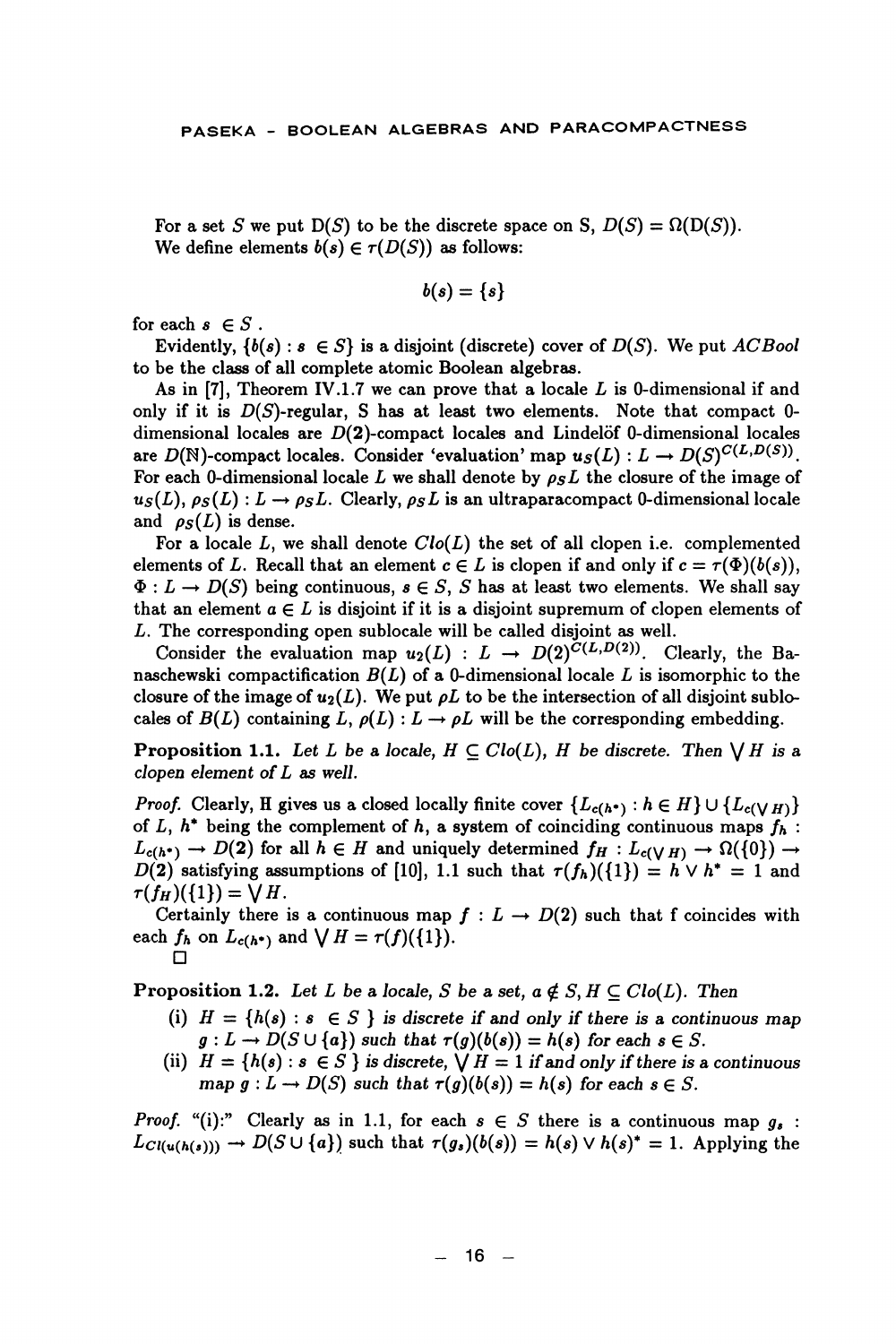same argument as in 1.1, we have a continuous map  $g_H: L_{c(V,H)} \to D(S \cup \{a\})$ satisfying  $\tau(g_H)(b(a)) = \bigvee H$ . Of course,  $g_s$ ,  $s \in S$  and  $g_H$  are coinciding and we have a continuous map  $g: L \to D(S)$  such that  $\tau(g)(b(s)) = h(s)$  for all  $s \in S$ .

The other implication is evident.

"(ii):" Factorizing through the open sublocale  $D(S)$  we obtain the required result.  $\Box$ 

According to 1.2, we shall say that a set S is ultragood for a locale L, if  $H \subseteq$  $Clo(L)$ ,  $\bigvee H = 1$ , H is discrete implies there is  $G \subseteq Clo(L)$ ,  $\bigvee G = 1$ , G discrete, G refines  $H(G < H)$  such that

 $G = \{g(s) : s \in S \}$ ,  $g(s) \wedge g(t) = 0$  for  $s, t \in S$ ,  $s \neq t$ .

#### $\bf{2}$ Boolean algebras and ultraparacompactness

This section contains the central result of the paper.

**Lemma 2.1.** Let  $L_j$  be a dense ultraparacompact sublocale of a 0-dimensional locale L and let S be an ultragood set for  $L_j$ . If every continuous map  $f: L_j \to D(S)$ has a unique extension to a continuous map  $g: L \to D(S)$ , then  $L = L_i$ .

*Proof.* First, let us check that j is codense i.e.  $a \in L$ ,  $j(a) = 1$  implies  $a = 1$ . Clearly,  $a = \sqrt{F}$ ,  $F = \{x \in L : x \triangleleft a\}$ . Since  $L_j$  is ultraparacompact we have  $1 = j(\bigvee H)$ ,  $H \subset F$ ,  $H \subseteq Clo(L_j)$ ,  $H$  is discrete in  $L_j$ . Then there is  $G \subseteq Clo(L_j)$ ,  $1 = j(\sqrt{G})$ , G discrete,  $G < H < F$  such that  $G = \{g(s) : s \in S \}$ ,  $g(s) \le$  $a, g(s) \wedge g(t) = 0$  for  $s, t \in S$ ,  $s \neq t$ . By 1.2 (ii) there is a continuous map  $f: L \to D(S)$  such that  $\tau(f)(b(s)) = g(s)$  for each  $s \in S$ . We have an extension  $h: L \to D(S)$  of f such that  $j \circ \tau(h) = \tau(f)$ . Clearly, for each  $s \in S$ 

$$
\tau(h)(b(s))\leq j(\tau(h)(b(s))=\tau(f)(b(s))=g(s)\leq a.
$$

Then  $1 = \tau(g)(\bigvee \{b(s) : s \in S\}) \le a$ . Evidently, any codense dense embedding of 0-dimensional locales is an isomorphism.

Ω

Recall that the Lemma works for the topological case as well.

**Theorem 2.2.** Let L be a 0-dimensional locale and let S be an ultragood set for L. Then the following are equivalent:

- $(i)$  L is ultraparacompact.
- (ii) If L is dense and  $D(S)$ -embedded in a 0-dimensional locale  $L_1$  then  $L = L_1$ .
- (iii) L is a closed sublocale of a (localic) product of copies of  $D(S)$ .
- (iv) L is an intersection of clopen sublocales of  $D(S)^{C(L,D(S))}$  containing L.
- (v) L is an intersection of disjoint sublocales of  $B(L)$  containing L.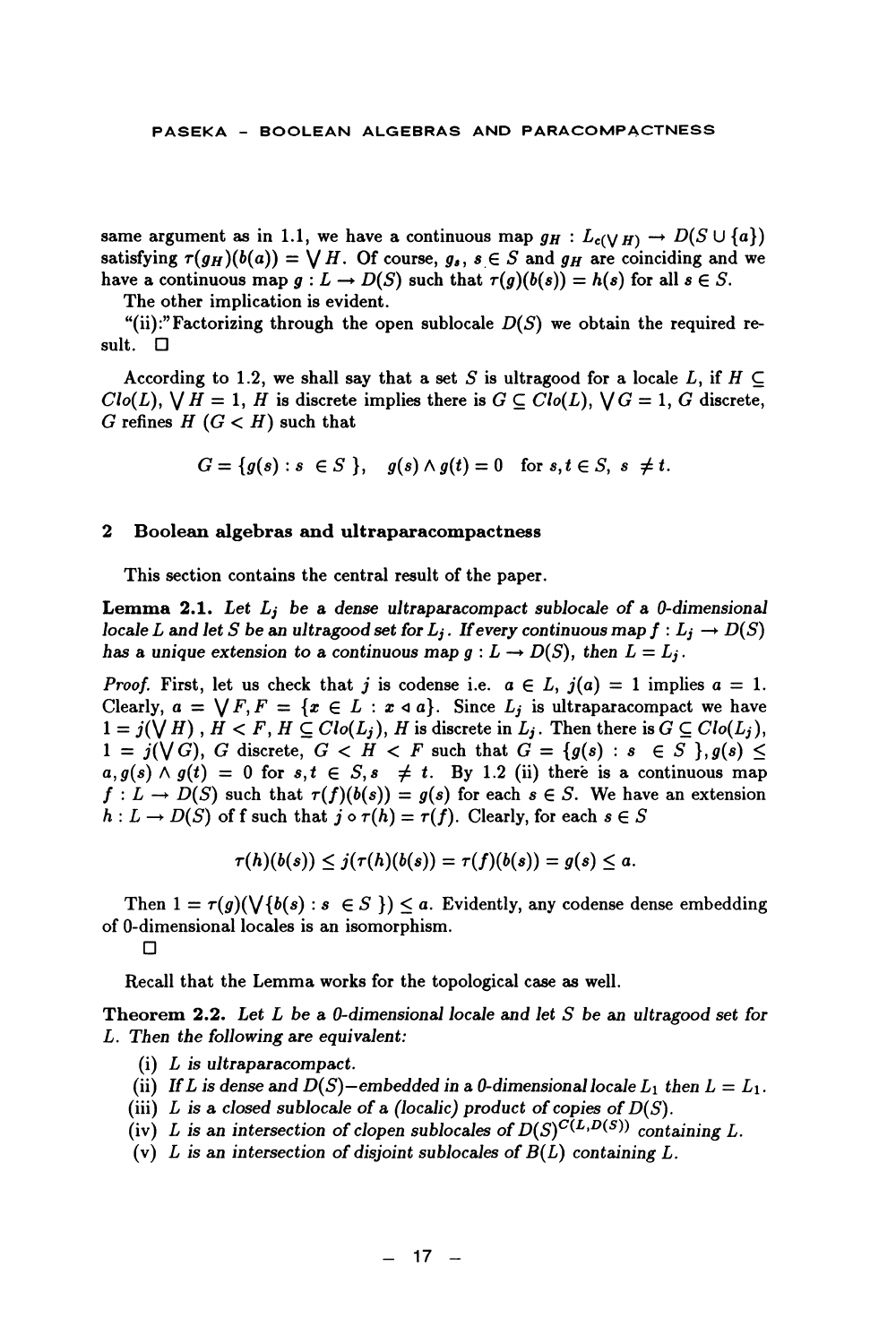*Proof.* "(i)  $\implies$  (ii):" Lemma 2.1.

"(ii)  $\implies$  (iii):"Let us consider the embedding  $u_S(L)$  :  $L \to D(S)^{C(L,D(S))}$ . Clearly, we have a factorization of  $u_S(L)$  through  $\rho_S(L) : L \to \rho_S L$ . By (ii),  $\rho_S(L)$  is an isomorphism, so we get L is closed in  $D(S)^{\tilde{C}(L,D(S))}$ .

 $\text{``(iii)} \Longrightarrow$  (i):" This is immediate since ultraparacompactness is preserved by arbitrary products and closed sublocales.

"(i)  $\Rightarrow$  (iv):"Consider the embedding  $u_S : L \rightarrow D(S)^{C(L,D(S))}$ , we put  $K =$  $D(S)^{C(L,D(S))'}$  and let  $j : \tau(K) \to \tau(K)$  be the nucleus associated with L. It suffices to show that for each  $v \in \tau(K)$  such that  $v \neq i(v)$  there is a clopen element  $c \in \tau(K)$  such that  $j(c) = 1$  and  $(c \to v) \neq v$ . Let  $v \neq j(v)$ . By 0-dimensionality, there is  $w \in Clo(K)$  such that

- (1)  $w \vee v > v$ , and
- (2)  $w \leq j(v)$ .

Consider the collection  $C = \{u \in Clo(K) : u \leq w^* \text{ or } u \leq v\}$ . By the 0-dimensionality,  $\bigvee C = v \vee w^*$  and  $j(\bigvee C) = j(j(v) \vee j(w^*)) = 1$  by (2). By ultraparacompactness, there is  $H = \{h(s) : s \in S \}$ ,  $H < j(C)$ ,  $H \subseteq Clo(L)$ ,  $j(\bigvee H) = 1$ , H is discrete in L. By 1.2 (ii), there is a continuous map  $g: L \to D(S)$ such that  $\tau(g)(b(s)) = h(s) \leq j(c(s))$  for some  $c(s) \in C$  for each  $s \in S$ . Put  $c = \bigvee G, G = \{g(s) : s \in S\}$ ,  $g(s) = \tau(\pi_a)(b(s)) \wedge c(s)$ . Since G is discrete we have that  $c \in Clo(K)$ .

$$
j(c) = j(\bigvee G)
$$
  
=  $j(\bigvee \{g(s) : s \in S \})$   
=  $j(\bigvee \{h(s) : s \in S \})$   
=  $j(\bigvee H) = 1$ ,

 $c \rightarrow v > v$ . Namely,  $(w \vee v) \wedge g(s) \leq v$  for each  $s \in S$ . Thus

$$
(w \lor v) \land c = (w \lor v) \land \bigvee G
$$
  
\n
$$
\leq (w \lor v) \land (\bigvee \{\tau(\pi_g)(b(s)) \land c(s) : s \in S \})
$$
  
\n
$$
\leq v.
$$

Now, we have  $v < w \vee v \leq c \rightarrow v$ .

"(iv)  $\implies$  (i):" It follows immediately from the fact that every clopen sublocale of an ultraparacompact locale is ultraparacompact and that ultraparacompactness is inherited by intersections.

 $f'(v) \implies (i)$ :"It is immediate since any disjoint sublocale of an ultraparacompact locale is ultraparacompact as well.

"(i)  $\implies$  (v):" The proof is in fact the same as (i)  $\implies$  (iv). The only distinction is that we use the density of L in  $B(L)$  to prove that G is disjoint in  $L, G \subset Clo(L)$ .  $\Box$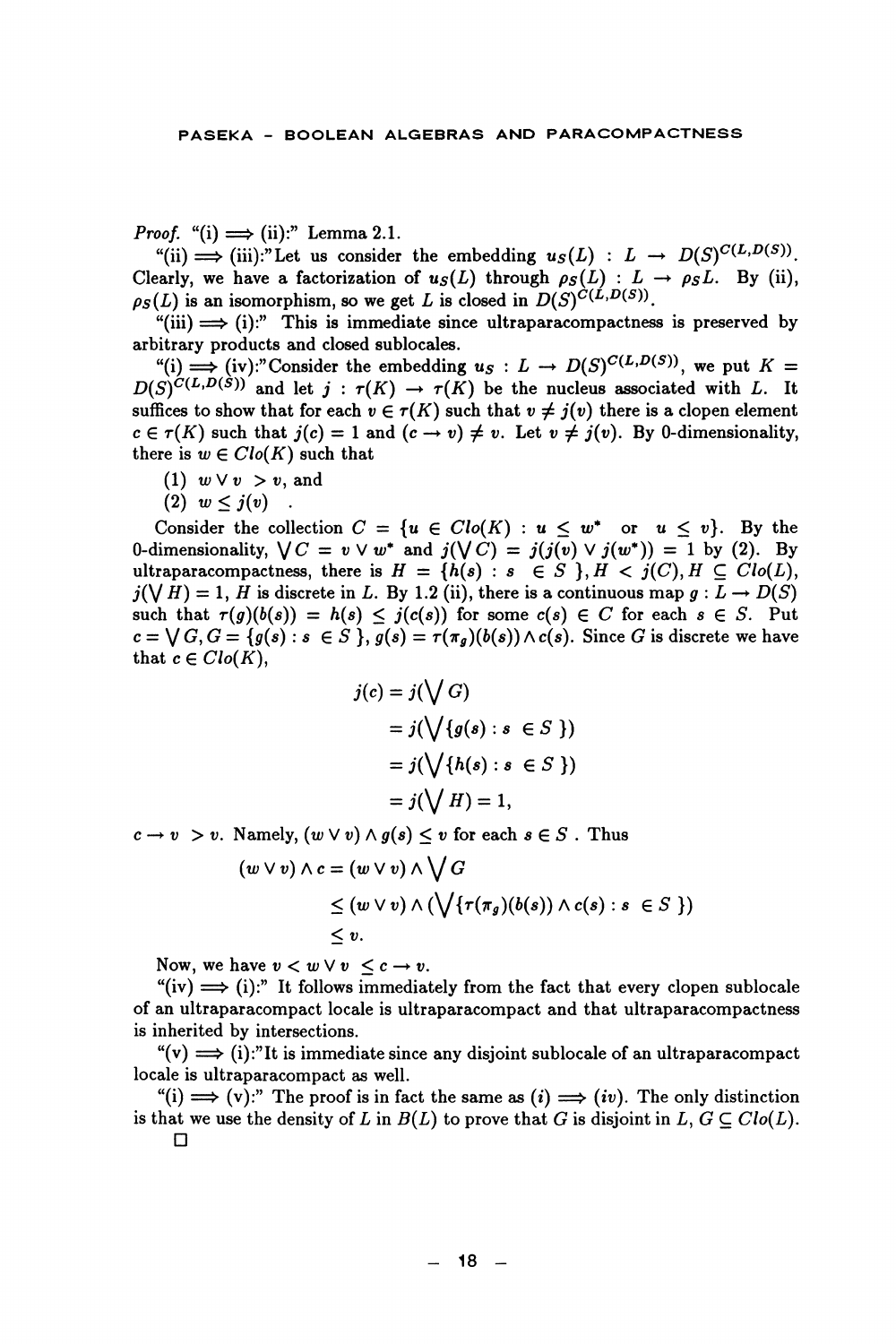PASEKA - BOOLEAN ALGEBRAS AND PARACOMPACTNESS

Corollary 2.3. Let  $L$  be a 0-dimensional locale. Then the following are equivalent:

- $(i)$  L is ultraparacompact.
- (ii)  $L$  is embeddable as a closed sublocale of a (localic) product of copies of a discrete space.
- (iii)  $L$  is  $ACBool$ -compact.

The following result is in fact Theorem 2.2 of [9].

Corollary 2.4. A 0-dimensional locale is Lindelöf if and only if it is embeddable as a closed sublocale of a (localic) product of copies of  $D(N)$ .

Recall that a locale  $L$  is said to be c-compact, c is an infinite cardinal, if any cover of  $L$  has a subcover of a cardinality less or equal c. Clearly, in the presence of the Tychonoff condition, any product of c-compact locales is c-compact (see [3]).

Corollary 2.5. A 0-dimensional locale is ultraparacompact and c-compact if and only if it is embeddable as a closed sublocale of a (localic) product of copies of a complete atomic Boolean algebra which has at most c atoms.

*Proof.* We put  $S = c$ . Then  $D(c)$  has exactly c atoms. The rest follows from  $2.2. \square$ 

Now, we will compare the situation described in Theorem 2.2 with topology. Each of the properties (i) through (v) has its topological analogue,  $(i_T)$ ,  $(ii_T)$ , etc., which we shall obtain by writing 'X' instead of 'L', 'D(S)' instead of 'D(S)', etc. By the topological version of 2.2, we have  $(i_T) \implies (ii_T)$ , evidently  $(ii_T) \iff (iii_T)$ ,  $(i_T) \implies (iv_T), (i_T) \implies (v_T)$ . The difference between locales and topology is that, though any ultraparacompact 0-dimensional space is a closed subspace of a product of copies of a discrete space, a closed subspace of a product of copies of a discrete space need not be ultraparacompact while the  $ACBool$ -compactness is equivalent to ultraparacompactness.

Finally, we shall establish the (c-compact) ultraparacompactification for locales.

Theorem 2.6. (c-compact ultraparacompactification for locales) The inclusion functor from the category of c-compact ultraparacompact 0-dimensional locales has a left adjoint  $\rho_c$ . Moreover, the unit  $\rho_c(L): L \to \rho_c L$  of the adjunction in Loc is a regular monomorphism if and only if  $L$  is 0-dimensional.

**Theorem 2.7.** (*ultraparacompactification for locales*) The inclusion functor from the category of ultraparacompact 0-dimensional locales has a left adjoint  $\rho$ . Moreover, the unit  $\rho(L): L \to \rho L$  of the adjunction in Loc is a regular monomorphism if and only if  $L$  is 0-dimensional.

*Proof.* The same machinery is used as in [7].  $\Box$